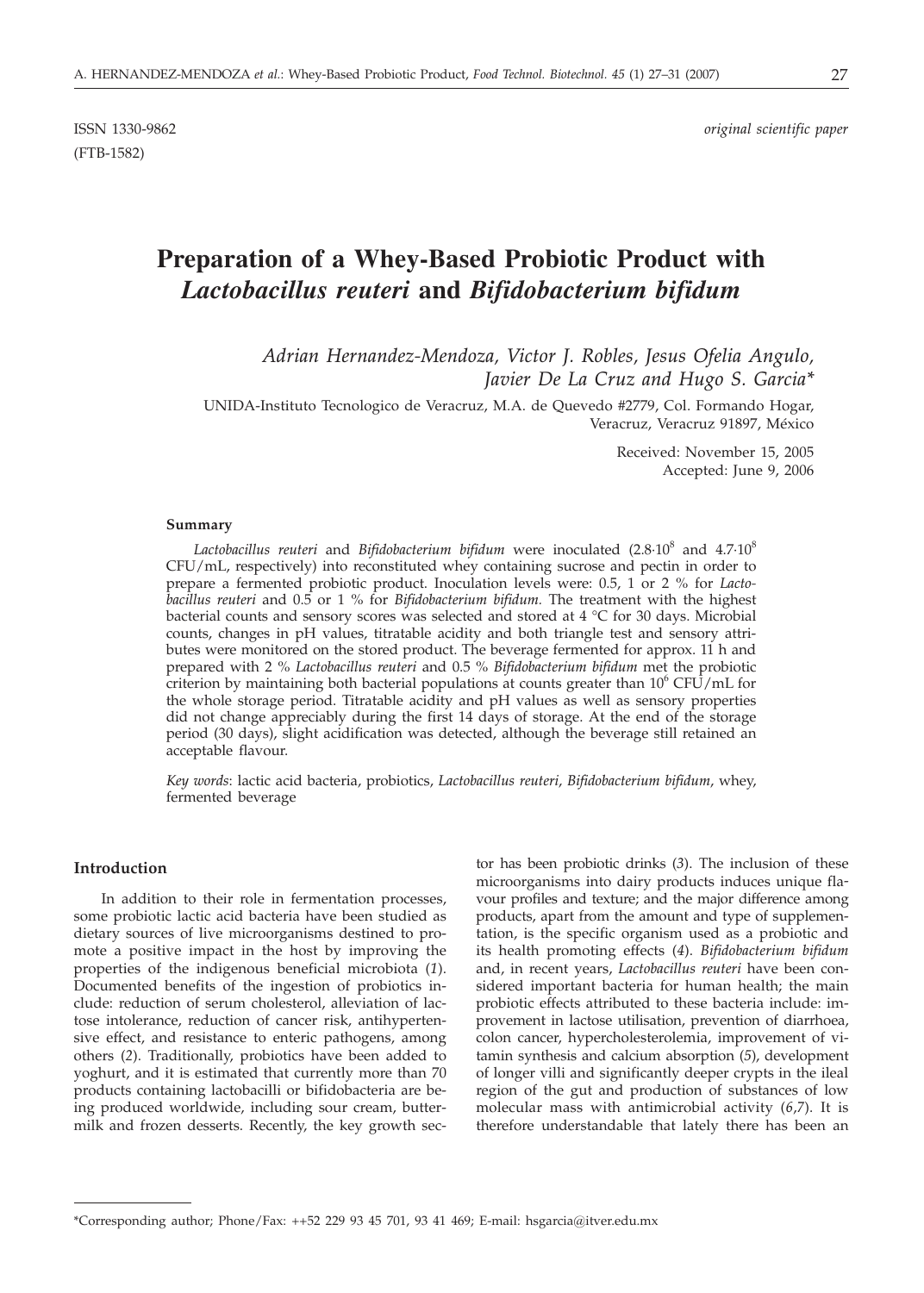increasing interest in the incorporation of these species into fermented milk products.

There are different opinions about the number of microorganisms that should remain viable in a beneficial product to perform their probiotic action, but in general it has been accepted that dairy products should contain ≥106 CFU/mL of viable probiotic bacteria to be effective and should be consumed regularly (*8*,*9*). The aim of this work was the formulation of a whey-based fermented product containing populations of *L. reuteri* and *B. bifi* $dum$  greater than  $10^6$  CFU/mL during storage.

# **Materials and Methods**

#### *Probiotic strains*

*L. reuteri* (NRRL14171) was kindly provided in freeze- -dried form by the Agricultural Research Service (USDA) in Peoria, IL, USA. The strain was activated in MRS broth (De Man, Rogosa and Sharpe, Difco™) and maintained by routine subculture in slanted tubes containing LBS agar (*Lactobacillus* selection, Difco™) at 4 °C. Three subcultures, with 1 % inoculum, incubated for 14 h at 37 °C in anaerobic jars (Difco, BBL® Gaspak® anaerobic system), were performed consecutively before the use of the strains in experiments.

*B. bifidum* (NCFB2715) was kindly provided by Prof. Mariano Garcia Garibay from the Universidad Autonoma Metropolitana (Mexico City, Mexico). The strain was maintained in MRS medium containing 1 % lithium chloride, 0.3 % sodium propionate and 0.5 % L-cysteine at 4 °C. Two subcultures (1 % inoculum, incubated for 10 h at 37 °C in anaerobic jars) were performed immediately before the culture was used experimentally.

## *Probiotic beverage preparation*

For the production of the fermented beverage, a base was prepared with reconstituted whey (7 %) (HELM®, Mexico City, Mexico) with added 7 % sucrose and 0.4 % pectin (HELM®). The pH value was adjusted to 6.0 with 0.1 M NaOH and the base was pasteurized at 80  $^{\circ}$ C for 30 min. Three treatments were performed by inoculating probiotic strains (*L. reuteri* 2.8·108 and *B. bifidum* 4.7·108 CFU/mL) at different ratios: T1 (*L. reuteri* 1 %, *B. bifidum* 0.5 %); T<sub>2</sub> (*L. reuteri* 1 %, *B. bifidum* 1 %); and T<sub>3</sub> (*L. reuteri* 2 %, *B. bifidum* 0.5 %). The inoculated beverage was incubated in sterilized glass bottles at 37 °C in anaerobic atmosphere. When maximal bacterial populations were reached, fermentation was stopped by quick chilling. The fermented beverage was stored for 30 days at 4 °C.

## *Calculation of kinetic parameters*

To estimate the appropriate time to stop the fermentation for each treatment, the kinetic parameters from the total cell counts were calculated using a modified form of the Gompertz equation (*10*):

$$
F = ae^{-e^{(c-t)b\mathcal{C}^{(1/a)+1}}}
$$

where  $F$  is the  $log_{10}$  CFU/mL,  $a$  is the maximum cell population once the stationary phase was reached (log  $(N/N_0)$ ) either for each bacterium or the sum of both (total cell count), *b* is the growth rate  $(h^{-1})$ , *c* is lag time

(h) and *t* is time. The parameters were estimated by fitting the experimental data to the model using non-linear regression.

#### *Microbiological analysis*

The viable count of the probiotic bacteria was determined using the pour-plate method (*5*) and the results were expressed as CFU/mL. Selective media were used to quantify the two strains. *L. reuteri* was enumerated by plating the appropriate dilutions on modified LBS agar, in which the dextrose acting as carbon source was replaced by arabinose (0.3 %), and the pH of the medium was adjusted to 5.0. Modified MRS medium, with added lithium chloride 0.3 %, nalidixic acid 0.3 %, neomycin sulphate 0.2 % and L-cysteine hydrochloride 0.05 % at pH=7, was used to enumerate *B. bifidum* cells. Total population of viable microorganisms was counted on regular MRS medium (pH=5.5). All plates were incubated anaerobically at 37 °C for 48 h.

#### *Chemical analysis*

The pH values were determined using an Orion pH meter (Model 290A). Titratable acidity was measured in 10-mL samples with 0.1 M NaOH using phenolphthalein as an indicator. The results were expressed as percentage of lactic acid (*11*).

#### *Sensory evaluation*

Ten judges (8 female and 2 male, age range 22–27) were selected to detect differences among the probiotic beverages, using the triangle test. Twelve sessions were performed with 12 tests per session for each of the comparison pairs  $(T_1 \text{ vs. } T_2, T_2 \text{ vs. } T_3, T_1 \text{ vs. } T_3)$ . The degree or extent of the difference among treatments was estimated by d' value, which is defined as the difference between the means of the intensity distribution for two products measured in perceptual standard deviations. In other words, the d' value indicates how different the two products are from each other; the higher d' value the more different the two products are. The frequencies of response were used to compute d' values, using triangle tables (*12*). Tests for significant differences between d' values were performed according to Bi *et al.* (*13*). Preference tests were also performed on these formulations. For this, 109 children from eight to twelve years old from a local elementary school took part in the study. According to the sensory results and microbiological analysis obtained so far, the treatment 3 was selected to perform a second round of sensory tests during the storage period in order to determine possible differences between the fresh and the beverage stored for 30 days, and to establish which attribute could be the responsible for such difference (attribute test).

## *Statistical analysis*

The results of triangle and preference tests were analysed by  $\chi^2$  (p $\leq$ 0.05). ANOVA and Tukey's mean comparison tests ( $p \leq 0.05$ ) were used to evaluate the sensory data obtained from the attribute test using the MINITAB statistical package ver. 10.51. All experiments and analyses were run in duplicate.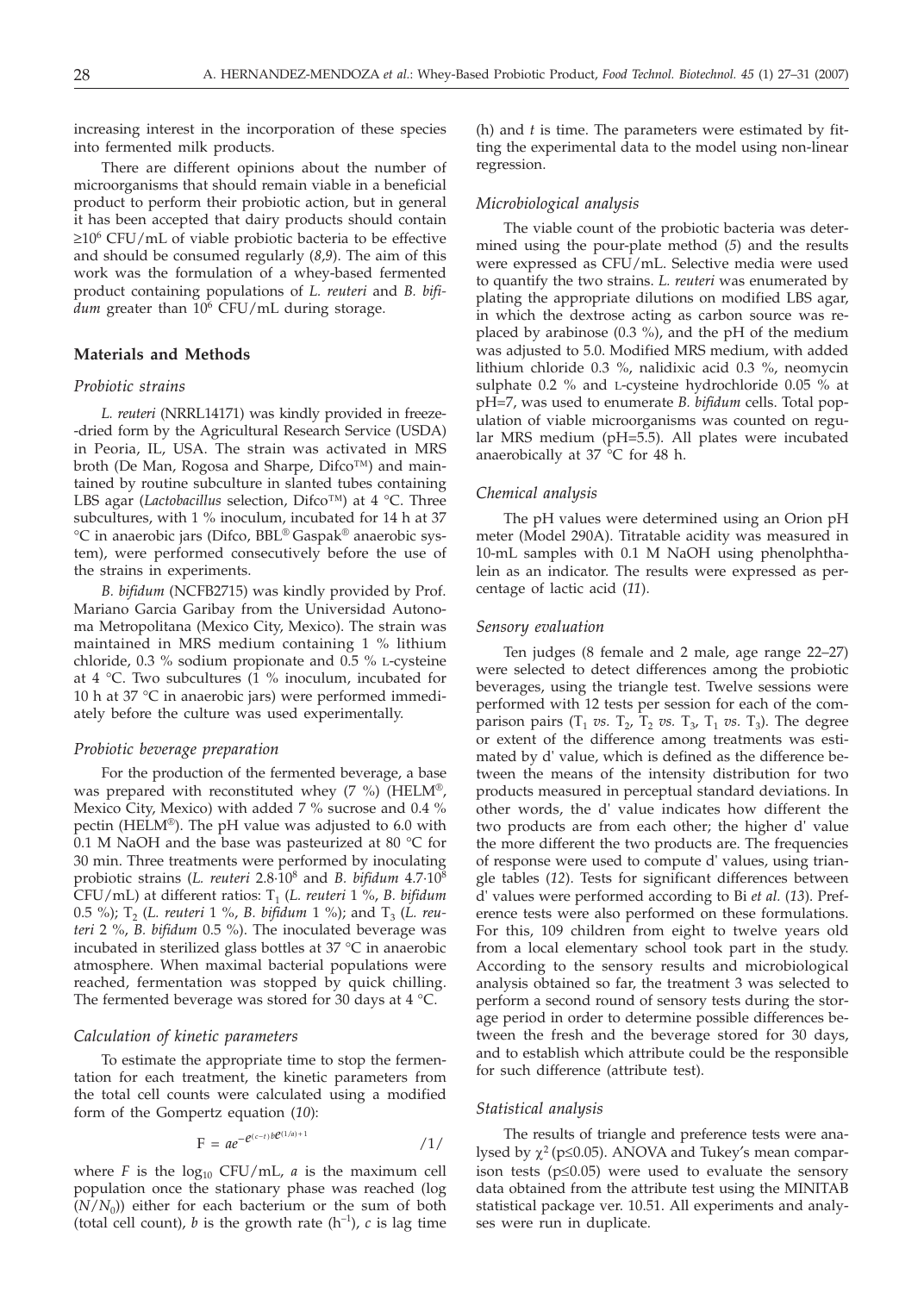### **Results and Discussion**

## *Prepared probiotic beverages*

Three sets of fermented beverages were obtained by inoculation of the probiotic strains in the whey base. The counts of *B. bifidum* showed the same trend in the three sets (see Fig. 1), which suggested that the concentration of inoculum affected neither the highest cellular population reached nor the growth rate. In the case of *L. reuteri*, the growth rate was similar in the three sets (Table 1); however, the final counts reached were dependent on the initial concentration of the inoculum. Neither symbiotic nor antagonistic relationships between the probiotic strains were observed, since the trend of the viable counts for each strain cultured alone in the whey base was similar to that measured for the same strain in the different treatments performed. The growth rate of *L. reuteri* was different from that of the *B. bifidum* ( $p \le 0.05$ ).

From the Gompertz equation it was deduced that the time needed to reach maximal counts was 11.70 h for set  $T_1$ , 09.30 h for set  $T_2$  and 10.70 h for set  $T_3$ . When the fermentation was stopped in the different treatments, *L. reuteri* counts were at the stationary stage in  $T_1$ and  $T_2$ , whereas in  $T_3$  the counts remained in the transition between the exponential and stationary stages. For all the treatments, *B. bifidum* had already begun the stationary stage (Fig. 1).

Even when in the different treatments the inoculum levels of *B. bifidum* were lower than of *L. reuteri*, the maximal cell population reached by *B. bifidum* was always higher than that of *L. reuteri* (Table 1)*,* which suggested that *B. bifidum* had better capacity of adaptation to the base beverage. However, the growth of both probiotic bacteria was limited, increasing just 1/2–1 log cycle of their initial counts. This could be due to the low proteolytic capacity (*14*) of the probiotic bacteria or to the relatively low concentration of nutrients available for the growth of these microorganisms. To this respect, Ravula and Shah (*15*) indicated that probiotic bacteria grow slowly in dairy fluids because they have low proteolytic activity, therefore supplemented milk could improve the viability of these bacteria. Modler and Villa- -Garcia (*16*) found that the supplementation of whey with cysteine and yeast extract improved the growth of bifidobacteria and other probiotic bacteria.

The results of the triangle test showed no sensory differences between  $T_1$  and  $T_2$ . However,  $T_3$  was differ-



**Fig. 1**. Growth of *L. reuteri* (A) and *B. bifidum* (B) at 37 °C and pH=6 in the different treatments

 $\blacksquare$  T<sub>1</sub> (L. reuteri 1 %, *B. bifidum* 0.5 %), o T<sub>2</sub> (L. reuteri 1 %, *B. bifidum* 1 %), - T3 *(L. reuteri* 2 %, *B. bifidum* 0.5 %), probiotic bacterium alone on the whey-based beverage

Table 1. Kinetic parameters of bacterial counts in the different treatments

|                                                | Treatment 1                     |                                 |                                 | Treatment 2                     |                                 |                          | Treatment 3                  |                          |                          |
|------------------------------------------------|---------------------------------|---------------------------------|---------------------------------|---------------------------------|---------------------------------|--------------------------|------------------------------|--------------------------|--------------------------|
| Parameters                                     | Total<br>count                  | reuteri                         | <b>B.</b><br>bifidum            | Total<br>count                  | L.<br>reuteri                   | <b>B.</b><br>bifidum     | Total<br>count               | L.<br>reuteri            | <b>B.</b><br>bifidum     |
| a<br>Maximum cell<br>population $(log(N/N_0))$ | 1.45 <sup>a</sup><br>$\pm 0.09$ | $1.10^{1,2}$<br>$\pm 0.17$      | 1.76 <sup>4</sup><br>$\pm 0.10$ | 1.46 <sup>a</sup><br>$\pm 0.05$ | 1.19 <sup>1</sup><br>$\pm 0.15$ | $1.60^{3}$<br>$\pm 0.05$ | $1.25^{b}$<br>$\pm 0.06$     | $0.97^2$<br>$\pm 0.06$   | $1.55^{3}$<br>$\pm 0.07$ |
| b<br>Growth rate/ $h^{-1}$                     | $0.41^{\rm a}$<br>$\pm 0.18$    | 0.10 <sup>1</sup><br>$\pm 0.04$ | $0.53^{2}$<br>$\pm 0.24$        | $0.40^{\rm a}$<br>$\pm 0.11$    | 0.11<br>$\pm 0.02$              | $0.52^2$<br>$\pm 0.19$   | $0.24^{\rm a}$<br>$\pm 0.08$ | $0.12^{1}$<br>$\pm 0.03$ | $0.34^{2}$<br>$\pm 0.13$ |

different letters in each row are significantly different by the total count ( $p \le 0.05$ )

different numbers in each row are significantly different for each probiotic bacteria ( $p \leq 0.05$ )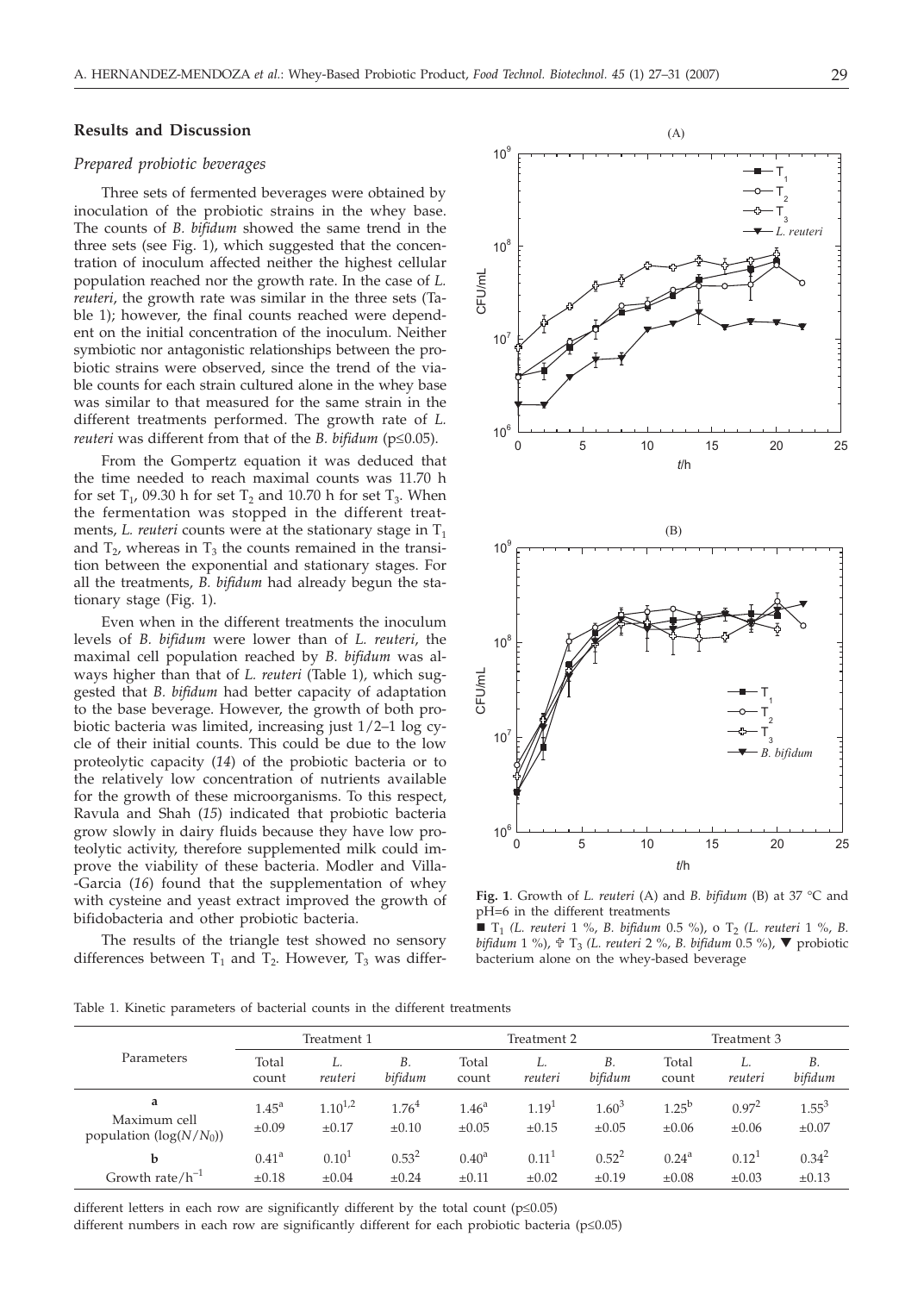ent from  $T_1$  and  $T_2$  (p $\leq$ 0.05). These results were validated with the calculated d' values (Table 2). d' values either close to or greater than 1 suggest that sensory differences were detected by the judges (*12*). Cell concentration of *L. reuteri* was slightly higher in  $T_3$  than in the other two treatments, whereas *B. bifidum* counts were slightly lower. Sensory differences noted between  $T_3$  and  $T_1$  and  $T_2$  may be attributed to the viable cell concentration of the probiotic bacteria, and therefore to the amount of their fermentation products accumulated in the different treatments. This assumption is based on the fact that

Table 2. Calculated values of d' from the triangle test results

|   | $T_1$ vs. $T_2$ | $T_2$ vs. $T_3$ | $T_1$ vs. $T_3$ |
|---|-----------------|-----------------|-----------------|
| ď | $0.35 + 0.48$   | $1.09 + 0.19$   | $0.94 + 0.21$   |
| D | 0.308           | 0.006           | 0.020           |

T1 = treatment 1 (*L. reuteri* 1 %, *B. bifidum* 0.5 %)

T2 = treatment 2 (*L. reuteri* 1 %, *B. bifidum* 1 %)

T3 = treatment 3 (*L. reuteri* 2 %, *B. bifidum* 0.5 %)

heterofermentative lactic acid bacteria ferment glucose to produce equimolecular amounts of lactate, carbon dioxide and acetate or ethanol; however, certain modifications in the culture conditions may result in the prevalence of one of these products. According to Ragout *et al.* (*17*), the ratio of acetate to lactate produced by lactobacilli and bifidobacteria can affect the flavour and aroma of the fermented products. In the preference test,  $T_2$ against  $T_3$  were compared. Out of the 109 consumers asked in this test, 61 preferred  $T_3$ , which represents 56  $\%$ , whereas 38 consumers preferred T<sub>2</sub> (34.86  $\%$ ) and 10 consumers (9.17 %) did not show preference for any treatment. The  $\chi^2$  test (p≤0.05) showed a clear preference for the set  $T_{3}$ , therefore it was determined that this treatment would be considered as the final product.

#### *Beverage storage*

It is recognized that there are some physicochemical factors that might influence the survival of probiotic microbiota in fermented dairy products, being among the most important: acidity, temperature, oxygen concentration, inoculation and storage conditions  $(5)$ . In the set  $T_3$ , the viable count of *B. bifidum* remained relatively constant during the 30 days of storage (approx.  $10^8$  CFU/mL), whereas the population of *L. reuteri* decreased approx. 1 log cycle over the same time period (Fig. 2). This decrease in the viability of *L. reuteri* could be caused by the physiological stage of the strains. Bacteria in the transition between the exponential phase and the stationary phase are more susceptible to the stress of storage conditions than those cells in the stationary phase (*18*). A slight increment in titratable acidity was measured (from 0.315 to 0.378 %) during the whole storage period of set  $T<sub>3</sub>$  (Fig. 3), which was also reflected in the decrease of pH values (from 4.85 to 4.50). In this respect, Gorski (*19*) and Ravula and Shah (*15*) reported that according to the Food Standards Code H8, values of pH≤4.5 can affect the viability of probiotic bacteria. This post-acidification may be attributed to *B. bifidum*, since Gobbetti *et al*. (*20*)

reported that the production of 70 to 75 % of total acids by bifidobacteria took place in the stationary phase of growth. The viability of the probiotic bacteria could also be influenced by the type of container used during storage. Shah (*21*) reported that the dissolved oxygen content (harmful for anaerobic bacteria) is higher in products stored in plastic containers than glass bottles, and although the acid contents were similar, the survival rate is 30 to 70 % higher in products fermented and stored in glass bottles than plastic. Although the viability of *L. reuteri* population decreased, the viable counts of both probiotic bacteria did not fall below 106 CFU/mL. Therefore, we consider that the whey-based beverage  $T_3$  fulfilled the probiotic food criterion acceptably. In related works, Hagen and Narvhus (*22*) prepared ice-cream containing probiotic bacteria. The authors observed that the viable counts did not change significantly during 52 weeks of frozen storage and remained above the recommended



**Fig. 2.** Viable counts of *L. reuteri*, *B. bifidum* and total count of the fermented beverage during storage at 4 °C



**Fig. 3.** Titratable acidity and pH values during storage at 4 °C of the beverage fermented by *L. reuteri* and *B. bifidum* (treatment  $T_3$ )